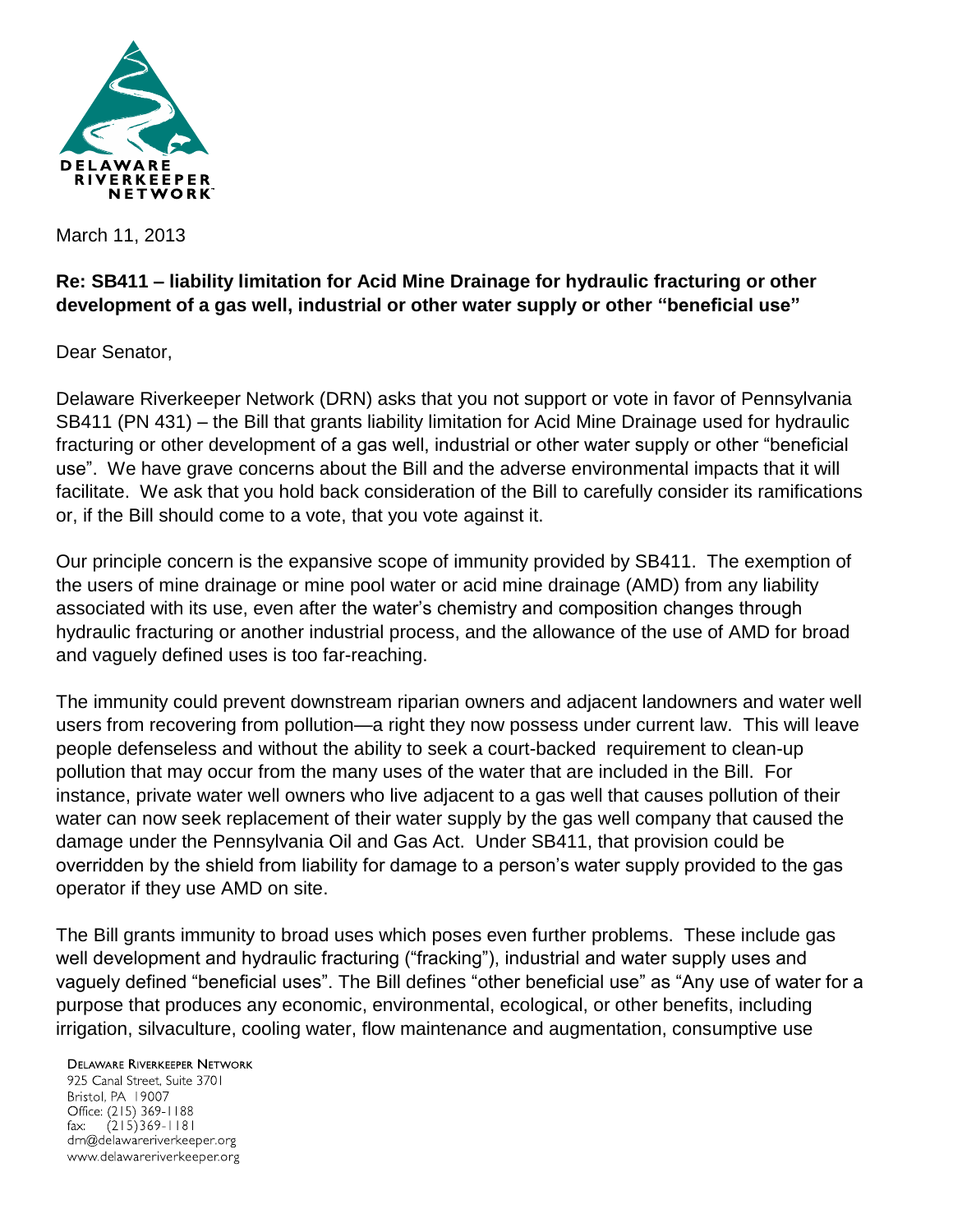makeup, and any other use of water deemed to be a beneficial use under common law". This opens the door for many uses that provide pathways of pollution that will impact our environment and water supplies.

For instance, the application of AMD on farm fields places this polluted water (the use of both untreated and treated AMD are shielded under SB411) onto food supplies, livestock pastures, and onto the open ground. When water is used for irrigation, some of it will infiltrate down through the soil mantle and recharge groundwater, which in turn feeds aquifers (and water wells) and provides base flow to streams and rivers. This process can deliver contaminants contained in the AMD to the groundwater, polluting water supplies and to surface waters and the natural environment. Those adjacent to the agricultural fields that may experience adverse impacts from the AMD irrigation cannot seek recovery from the end user. Similarly, those downstream of or adjacent to flow augmentation with AMD, another "beneficial use" specified in the Bill, or any of the other uses that may be allowed as a "beneficial use" are left without legal recourse against the operator should pollution occur.

Outside of a person's loss of the right to recover from damages, the environmental harm that can result from SB411 is totally unacceptable. The Bill facilitates the moving of polluted water from one place to another; it spreads acid mine drainage pollution throughout the Commonwealth, including into higher quality watersheds such as trout streams and high quality water supply watersheds, something never contemplated by the Environmental Good Samaritan Act, which was enacted to help clean up pollution, not spread it around. In fact, the Environmental Good Samaritan Act never contemplated the use of AMD off site; it was clearly a means of helping entities clean up the pollutants that were being directly discharged to a waterway untreated. SB411 is a perversion of the Environmental Good Samaritan Act **–** it even broadens the immunity of those operating a "water pollution abatement project".

The Bill grants project-related immunity – with no stated limits -- to the water pollution abatement project operator from the Hazardous Sites Cleanup Act, the Solid Waste Management Act, and Pennsylvania's Clean Streams Law when AMD is used. This means that these entities that might otherwise be liable for environmental damage are shielded from liability and could mean their contaminated gas or oil well sites, factories, and other places where AMD was used would fall in the laps of the taxpayer for remediation. The exemption from the Solid Waste Management Act removes the regulatory floor from the transport of AMD and heightens the potential for careless handling and adherence to the requirements of that law which mandates quick cleanup of spills and the manifesting of shipments, among other requirements. This means a greater likelihood that pollution will end up in our waterways, on land and in groundwater from spills and accidents during transport.

Essentially, SB411 facilitates pollution because it removes one of the most effective deterrents an operator's legal responsibility to clean up pollution the operation caused. It also leaves people living next to and downstream of these sites without the ability to go to court for damages and it transfers responsibility of pollution caused by AMD to the taxpayer when it is used as the Bill specifies.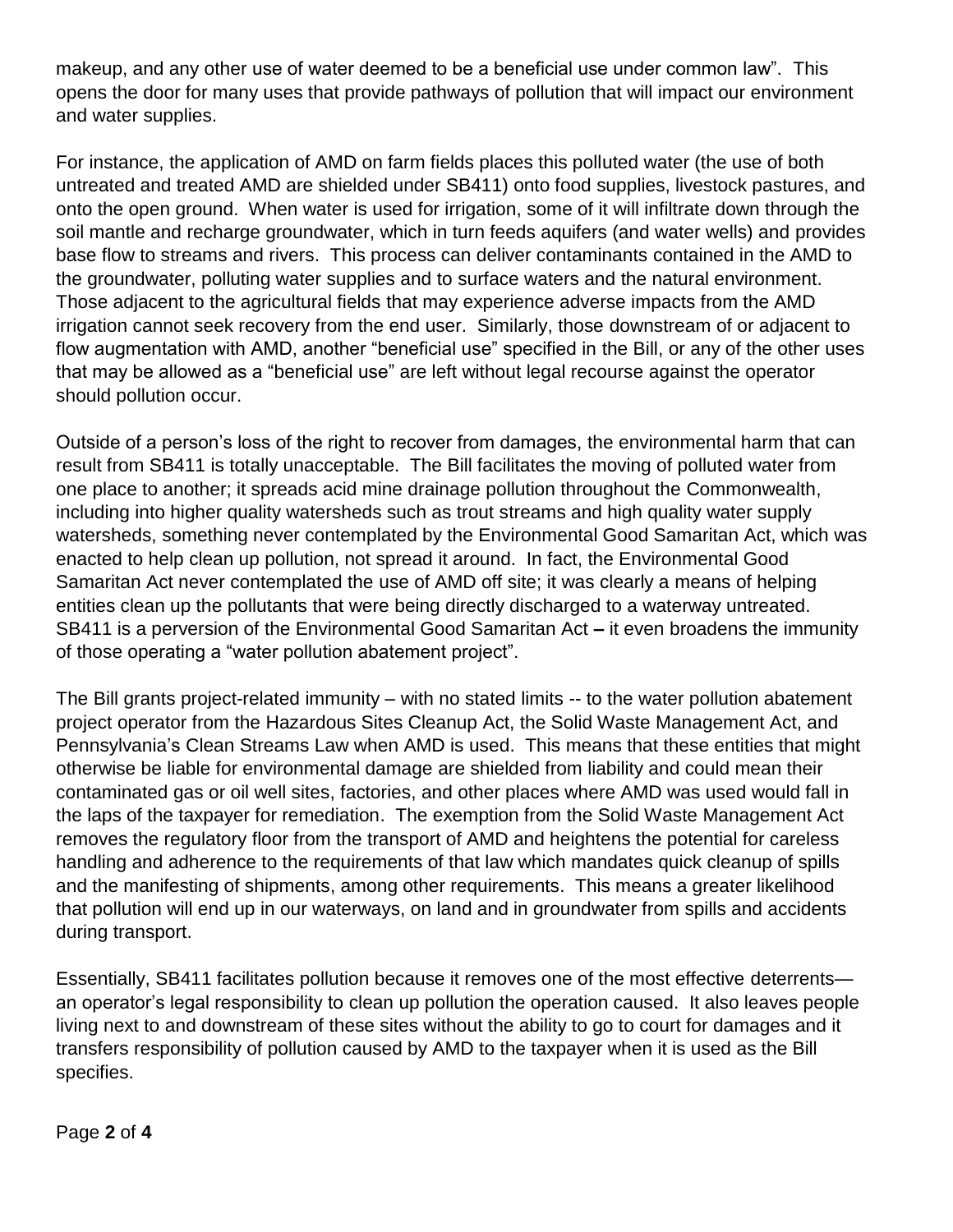AMD varies in quality but typically it can be high in Total Dissolved Solids (TDS), sulfates, metals such as iron and manganese, and can be high in acidity or alkalinity. For instance, the Wadesville Mine pit discharges into the East Branch of Norwegian Creek, a tributary of the Schuylkill River in the Delaware River Watershed, under a discharge permit from the Pennsylvania Department of Environmental Protection. From 2003 through 2012 the mean TDS during augmentation ranged from 881 to 1303 mg/l with a maximum reading of 1520 mg/l. Considering both the effluent standard for TDS in Pennsylvania (for high TDS dischargers at new and expanded facilities) and EPA's secondary drinking water standard for TDS is 500 mg/l, this discharge is rich in TDS and is a source of pollution to the receiving waterways, even in though it is treated. Untreated and treated AMD from many locations in Pennsylvania are much higher than this and contain sulfates and other dangerous contaminants. And yet this is the material that under SB411 would be transported, stored and used anywhere in the state, free of the liability safeguards that apply to solid waste, hazardous waste cleanup, and the Clean Streams Law.

AMD's use in place of fresh water in gas and oil development and fracking is not an environmental benefit. The replacement of polluted water for other surface water in frack fluids could reduce the amount of fresh water consumed but at an unacceptably high price. AMD use makes a dirty process dirtier and it does not remove the mine pollution from the environment. Fracking injects the contaminated fluids into the well, compounding the known pollution risks associated with fracking. The frack fluid is a cocktail of chemicals; adding AMD can change its composition when mixed with the injected materials and the naturally occurring contaminants present in the geologic formations that are drilled and fracked but this is not taken into account by SB411, and immunity still applies.

The migration of fluids through failed cement and steel gas and oil well casings into aquifers, to the surface, into other geologic formations, or into natural or induced fractures that act as pollution pathways - documented to occur when those materials are compromised or age - will at some point distribute these contaminants further into the environment. The incidence of the release of contaminated fluids at gas well sites onto the surface or at pits is well documented in the state; adding more polluted material to be stored - likely in open pits – to be transferred and mixed, and injected and then recovered as flowback to the myriad of chemical hazards already in use at these sites, simply magnifies the opportunity for environmental pollution. Further, there is even a question raised about how the Clean Streams Law will apply to frack wastewater leaving a gas or oil site that employed AMD under the broad immunity of SB411.

AMD's use "for a purpose that produces any economic, environmental, ecological, or other benefits, including irrigation, silvaculture, cooling water, flow maintenance and augmentation, consumptive use makeup, and any other use of water deemed to be a beneficial use under common law" is similarly fraught with danger. As stated earlier, this vaguely defined roster of uses exposes the entire state to AMD pollution with no responsible party to clean up afterwards.

There is no mention in SB411 of any requirement for the treatment of AMD to established water quality standards before its use. DRN opposes the use of AMD without a requirement for treatment to adopted standards. The standard to be applied should be defined by the use – for instance, Safe Drinking Water Act standards should apply to injected water, effluent and stream

Page **3** of **4**